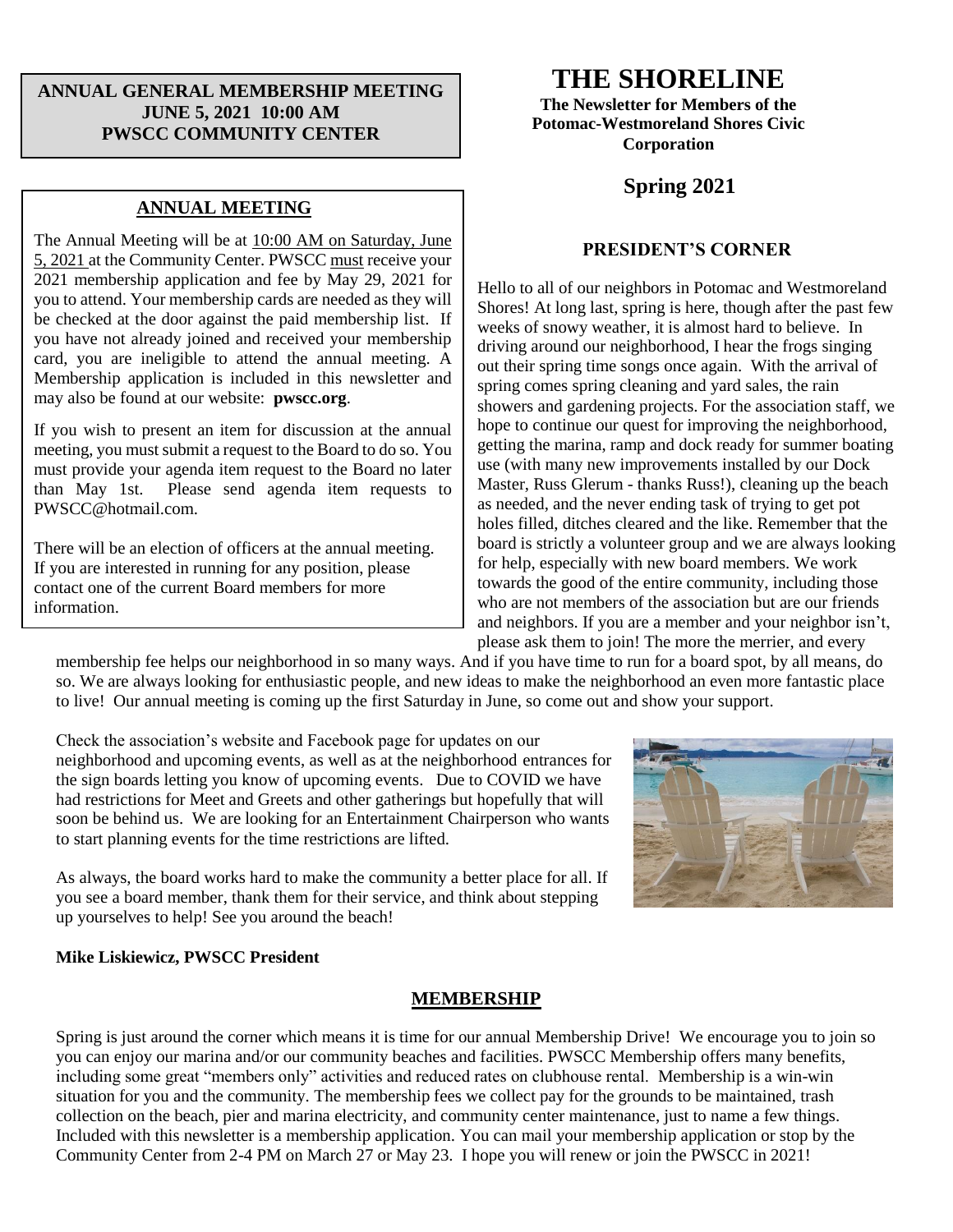The PWSCC website has been updated to include dock rules, newsletters, and Board of Director Meeting Minutes. You'll find additional resources for renting the Community Center, a membership application, and contact information for the board members. Please let us know if you would like to see additional information posted on the website. You can contact a Board Member directly or send an email to **PWSCC@hotmail.com.** Also, be sure to "Like" us on Facebook (search on Facebook for "PWSCC-Potomac-Westmoreland-Shores-Civic-Corp").

# **Bill Mullins, PWSCC Vice-President**

# **Buildings and Grounds (B&G) Update**

The last year or so B&G has focused on improvements to the Community Center/Clubhouse. The roof has been replaced, worn out siding on the front and cracked siding on the sides has been replaced, the deck railing and tables have been repaired and stained and the overgrowth between the deck and water has been cleared. There are a few projects left at clubhouse but this year's focus will be on improving the beach entrance areas. We hope to change from the current tulip poles at the entrances to more nautical themed piling and create news signs at the entrance. Anyone with ideas or willing to help out should contact Bruce Piper, our B&G Chair.

# **Trash on Beach**

We strive to keep our beach clean and litter free, we greatly appreciate those in the community who regularly pick up trash on the beach, this helps maintain a nice beach. We ask everyone to help out with is by removing your trash and any other trash you see around you.

For our members convenience, PWSCC provides trash cans at each beach access, they are emptied once per week (Apr-Nov), this year we will add a second emptying (mid-May through mid-Sep). We do ask, that if the trash cans are full please take your trash with you. If it is left by the trash cans it may result in a mess. Also, we request, as a courtesy to other beach users and folks that live nearby, that No Dead Fish or Fish Guts are placed in the trash cans, they start to stink very quickly!

# **GOLF CARTS IN OUR COMMUNITY**

- Spring is in the air and soon the community will be buzzing with golf carts.
	- Just a few reminders about using golf carts in Westmoreland County:
		- o They may only be operated on roads with a speed limit of 25 MPH or less.
		- o They must follow all laws, regulations and safety standards for vehicular traffic.
		- o They must have a slow moving vehicle emblem, horn, headlights, brake lights, turn signals, a mirror and seat belts.
		- o You must have a valid driver's license to operate one.
		- o They must be inspected annually, currently inspections may be obtained at the Potomac Alternator and Battery at 321 First Street, Beach Service Center and Custom Cartz on Colonial Ave.
		- o A county registration sticker which expires June 30 each year must be affixed to the center of the slow moving vehicle emblem.
		- o To obtain a sticker you must have the golf cart inspected and have proof of liability insurance (most homeowner's insurance does not cover this). Once you have these two items you go to the Westmoreland County Treasurers office, pay \$15 and they will issue you a sticker.
- For more complete info please visit either Westmoreland County's website where copies of most of the ordinances are posted.
- As a convenience to you, we have tentatively scheduled an inspection event conjunction with our May 23 Membership Drive from 2:00 to 4:00 PM. This is a great chance to get your cart inspected without having to haul it to town.

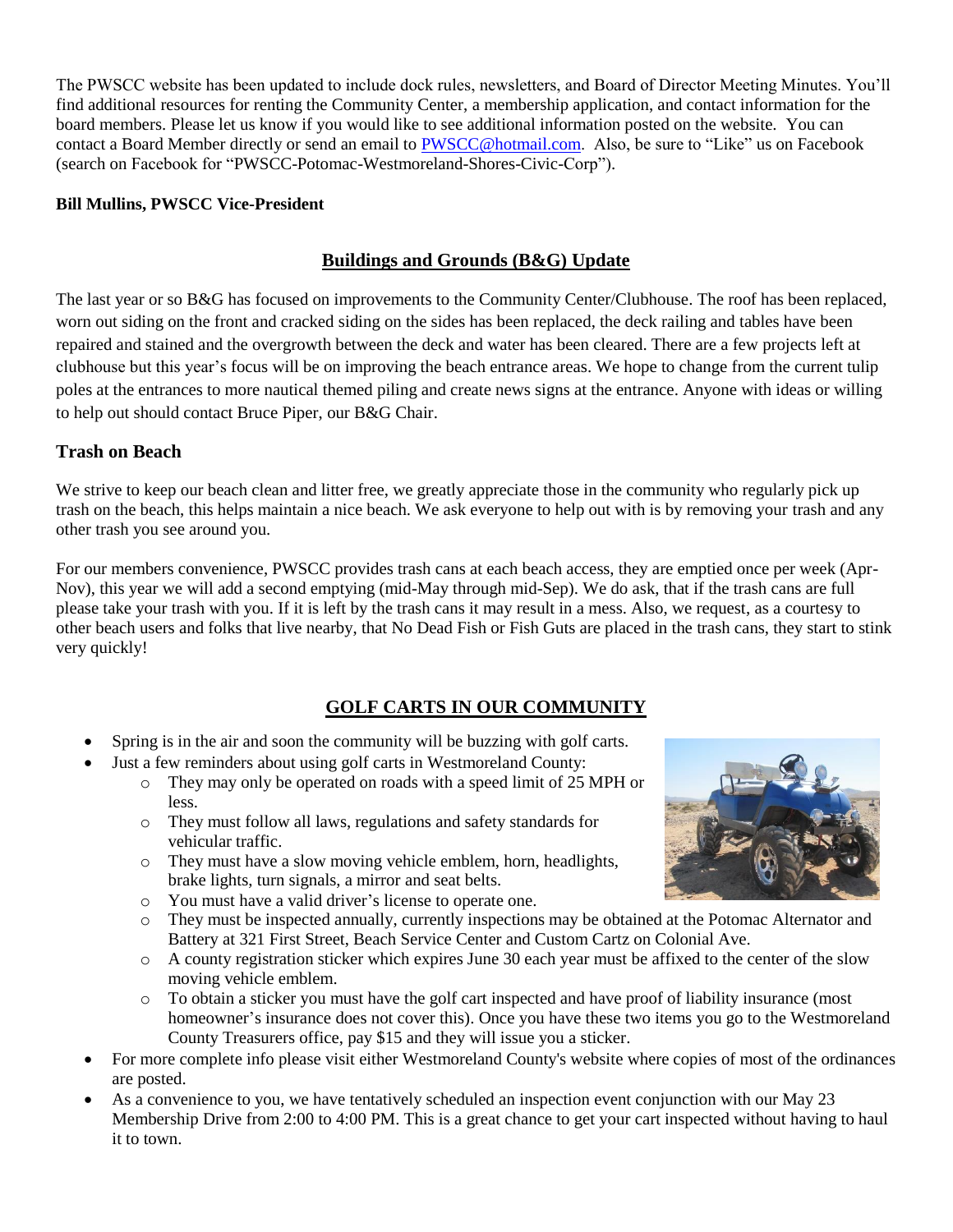# **ENTERTAINMENT**

Our Entertainment Director position remains unfilled and we are looking for a volunteer to help coordinate activities for the new season. With progress being made on the pandemic we hope to resume community activities soon!

> We have a new Facebook page. Like us at **PWSCC Potomac Westmoreland Shores Civic Corporation.** Our page will be updated with information and upcoming events.



# **COMMUNITY CENTER**

The PWSCC Community Center is available for any type of event, including weddings, receptions, showers, family reunions, graduation and birthday parties. Any type of party or event that you might be planning can be hosted here! There is a full kitchen and a beautiful outside patio and deck with gorgeous water views! If you haven't seen it since the repairs/renovations last year, you need to check out this beautiful facility. For rental information, contact Ruthi Pietras at 804-347-9305 or PWSCC@hotmail.com. Rental rates can be found on our website pwscc.org under Community Center.

# **BOAT RAMP/MARINA NEWS**

Boating season is right around the corner and we're looking forward to seeing you at the marina. This year we made several improvements to the marina area. We've added a new porta-potty (with regular cleaning service!) and a trashcan at the pier. We ask that you not use the trashcan for fish and bait. Russell has repaired several of the slips and all slips should have water and electricity soon. Slip renewals are being mailed out soon. We expect to have 3 or 4 slips still available. If interested, let Russell know soon to get yours. Just a reminder, please secure all items on your boat when you are not on board.

As a reminder we ask you to ensure that your vehicle and trailer are parked completely off the road when parking at the marina. Vehicles, trailers and boats may not be parked in any way that will block access to the boat ramp, pier or private driveways. "No Parking" signs shall be observed. Vehicles and trailers unable to park at Boat Ramp may be parked on the PWSCC lot at the end of Avalon Drive. Vehicles and trailers shall not remain on the lot for longer than 5 consecutive days. The complete rules for the marina and pier can be found on our website at PWSCC.org.

Have a safe boating season all. I look forward to seeing you at the pier.

#### **Russell Glerum, PWSCC Dockmaster**

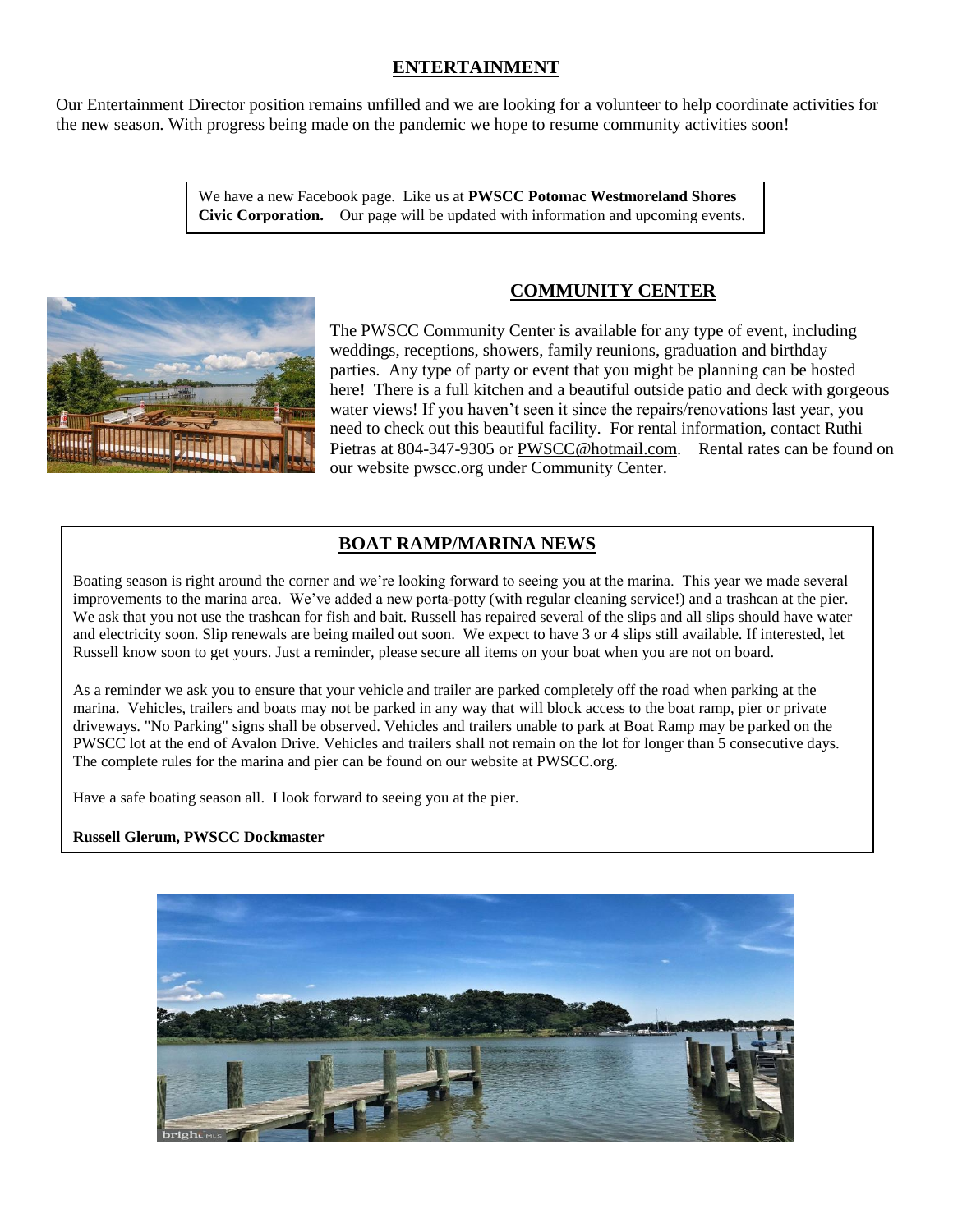# **COMMUNITY ACTION**

As in many neighborhoods in this day and age, there are occasional incidents of petty theft and car break-ins. Please be aware that this is a possibility and be diligent about protecting your property. Law enforcement personnel suggest the following measures as deterrents:

- Use security cameras if possible.
- Make sure your house has substantial locks on doors and windows. Try to make sure valuables are not visible from the outside through windows.
- Keep your car locked and make sure that valuables are not visible.
- Cancel newspaper subscriptions when you are away and ask the post office to hold your mail.
- Keep the lawn mowed so that it appears that you are home and not away on vacation.
- Keep the landscape neat and trimmed, not allowing a potential intruder a place to hide.
- Remove fliers from doors and door steps.
- Minimize access to keys.
- Know your neighbors, help each other and be observant as to what is going on around you and in the neighborhood.

Securing golf carts is a bit more difficult. The safest place for your golf cart is in a locked garage. If that is not possible, you can do one of the following:

- Use a chain with a lock. Be aware that a chain can be cut.
- Use a mechanism that locks the steering wheel. Be aware that the steering wheel can be removed.
- Use a remote locking system that shuts down all systems. Be aware that it can still be rolled away.
- Best solution, do all three!

We have been very busy getting a handle on all the pot holes, downed signs and things the county should be made aware of in our neighborhood. If you know of any issues that you would like the county to look at for repair, let us know! We are currently looking for a Community Action Chairperson to assume these duties for the neighborhood, so if you have time and the energy to help out, we would welcome you. Come out to the annual meeting and throw your name into the hat! And thanks to all who help out around the neighborhood and keeping an eye out for one another.

| <b>UPCOMING PWSCC EVENTS</b> |                |                                               |  |  |  |
|------------------------------|----------------|-----------------------------------------------|--|--|--|
| Saturday, March 27           | $2:00-4:00$ PM | Membership Drive at the Community Center      |  |  |  |
| Sunday, April 4              | All Day        | Easter                                        |  |  |  |
| Sunday, May 9                | All Day        | Mother's Day                                  |  |  |  |
| Sunday, May 23               | $2:00-4:00$ PM | Membership Drive at the Community Center      |  |  |  |
| Sunday, May 23               | 2:00-4:00 PM   | Golf Cart inspections at the Community Center |  |  |  |
| Monday, May 31               | All Day        | Memorial Day                                  |  |  |  |
| Saturday, June 5             | 10:00 AM       | PWSCC Annual Meeting at the Community Center  |  |  |  |
|                              |                |                                               |  |  |  |

### **Watch the Yellow "Sandwich Board" signs for Updates**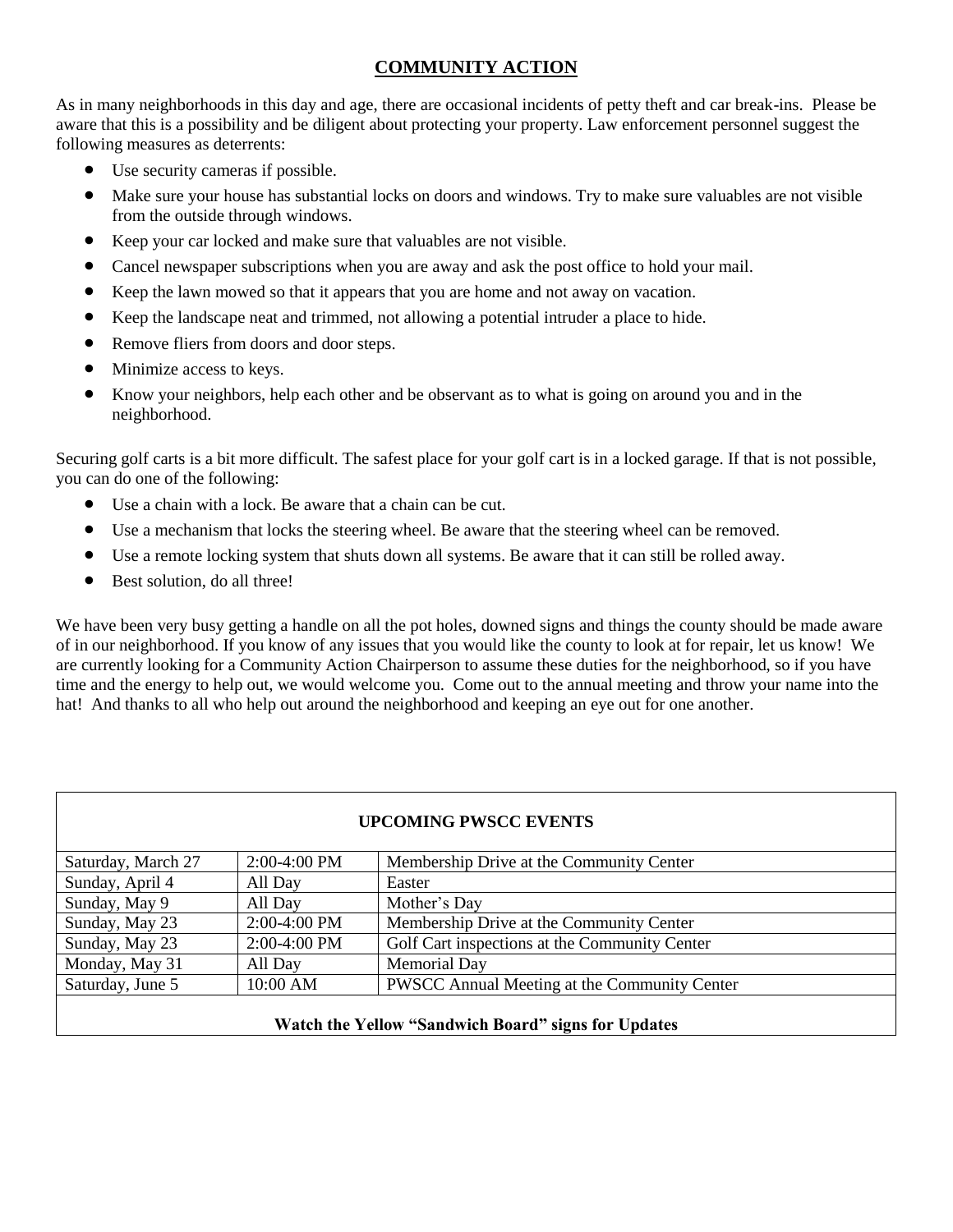#### **\*\*\*\*\*\*\*\*\*\*\*\*\*\*\*\*\*\*\*\*\*\*\*\*\*\*\*\*\*\*\*\*\*\*\*\*\*\*\*\*\*\*\*\*\*\*\*\*\*\*\*\*\*\*\*\*\*\*\*\*\*\*\*\*\*\*\*\*\*\*\*\*\*\*\*\*\*\*\*\*\*\*\*\*\*\*\*\*\*\*\*\*\*\***

#### **POTOMAC-WESTMORELAND SHORES CIVIC CORPORATION P.O. BOX 251 COLONIAL BEACH, VIRGINIA 22443**

#### **2021 MEMBERSHIP APPLICATION / RENEWAL and BOAT SLIP RENTAL**

| <b>APPLICANT</b>       | (LAST)                                                                                                                    | (FIRST)    | (MI)                                                                                                           |
|------------------------|---------------------------------------------------------------------------------------------------------------------------|------------|----------------------------------------------------------------------------------------------------------------|
| <b>SPOUSE/OTHER</b>    | (LAST)                                                                                                                    | (FIRST)    | (MI)                                                                                                           |
| <b>MAILING ADDRESS</b> | (HOUSE NUMBER AND STREET NAME)                                                                                            |            |                                                                                                                |
| (CITY)                 | (STATE)<br>HOME PHONE ( The set of the set of the set of the set of the set of the set of the set of the set of the set o | (ZIP)      | CELL PHONE ( The set of the set of the set of the set of the set of the set of the set of the set of the set o |
| <b>LOCAL ADDRESS</b>   |                                                                                                                           |            |                                                                                                                |
| <b>EMAIL</b>           | (HOUSE NUMBER & STREET NAME OR LOT NUMBER AND SECTION NUMBER)                                                             | <b>OWN</b> | RENT (Provide verification of residence)                                                                       |

#### **ALL APPLICANTS MUST AGREE TO THE FOLLOWING:**

I hereby agree to abide by the by-laws of the PWSCC and the pier/ ramp/marina policy and regulations.

*BOAT AND VEHICLE OWNERS WILL BE HELD RESPONSIBLE FOR ANY DAMAGE TO CORORATE PROPERTY, i.e., DOCK AND/OR* 

*PIER.*

#### **HOLD HARMLESS AGREEMENT**

**Whereas:** 

- **Membership in the Potomac-Westmoreland Shores Civic Corporation, a non-stock not for profit entity, is voluntary and not a condition of real property ownership; and**
- **Actual and constructive written notice of liability disclaimer is given to each property owner upon the acceptance of membership application; and**
- **Each building, facility and beach area is posted with signs stating "Use at your own risk" as a condition of usage; and**
- **Each member assumes individual responsibility for the conduct of himself, his family and his accompanied authorized guests while on or using corporate property; and**
- **The member acknowledges that inherent risks and potential hazards exist in using corporate property and beach areas,**

**Therefore, by signing this membership application, the member acknowledges, accepts and agrees to the Corporation, its Officers' and Directors' absence of liability for any loss or injury the member or his accompanied authorized guests may sustain through the use of corporate property or facilities. In so doing, the member agrees to hold the corporation harmless, its officers or directors to recover actual or perceived damages.** 

**By signing, below, you acknowledge the Hold Harmless Agreement and the Corporation's absence of liability and agree to abide by the By-Laws and standing rules of the PWSCC**.

SIGNATURE OF APPLICANT: **SIGNATURE OF SPOUSE/OTHER: \_\_\_\_\_\_\_\_\_\_\_\_\_\_\_\_\_\_\_\_\_\_\_\_\_\_\_\_\_\_\_\_\_\_\_\_\_\_\_\_\_\_\_\_\_\_\_\_\_ \_\_\_\_\_ Enclosed is \$40.00 for membership dues. (Must be a member to purchase a key) \_\_\_\_\_ Enclosed is \$50.00 for boat ramp key. (Total for membership and boat ramp key is \$90.00)** Enclosed is \$\_\_\_\_\_\_\_ for boat slip #\_\_\_\_\_rental fee. (No charge for key w/slip rental) **\_\_\_\_\_ Enclosed is \$100.00 for ramp key only. (Non-member-resident fee)** 

**TOTAL ENCLOSED: \$\_\_\_\_\_\_\_\_\_\_\_\_**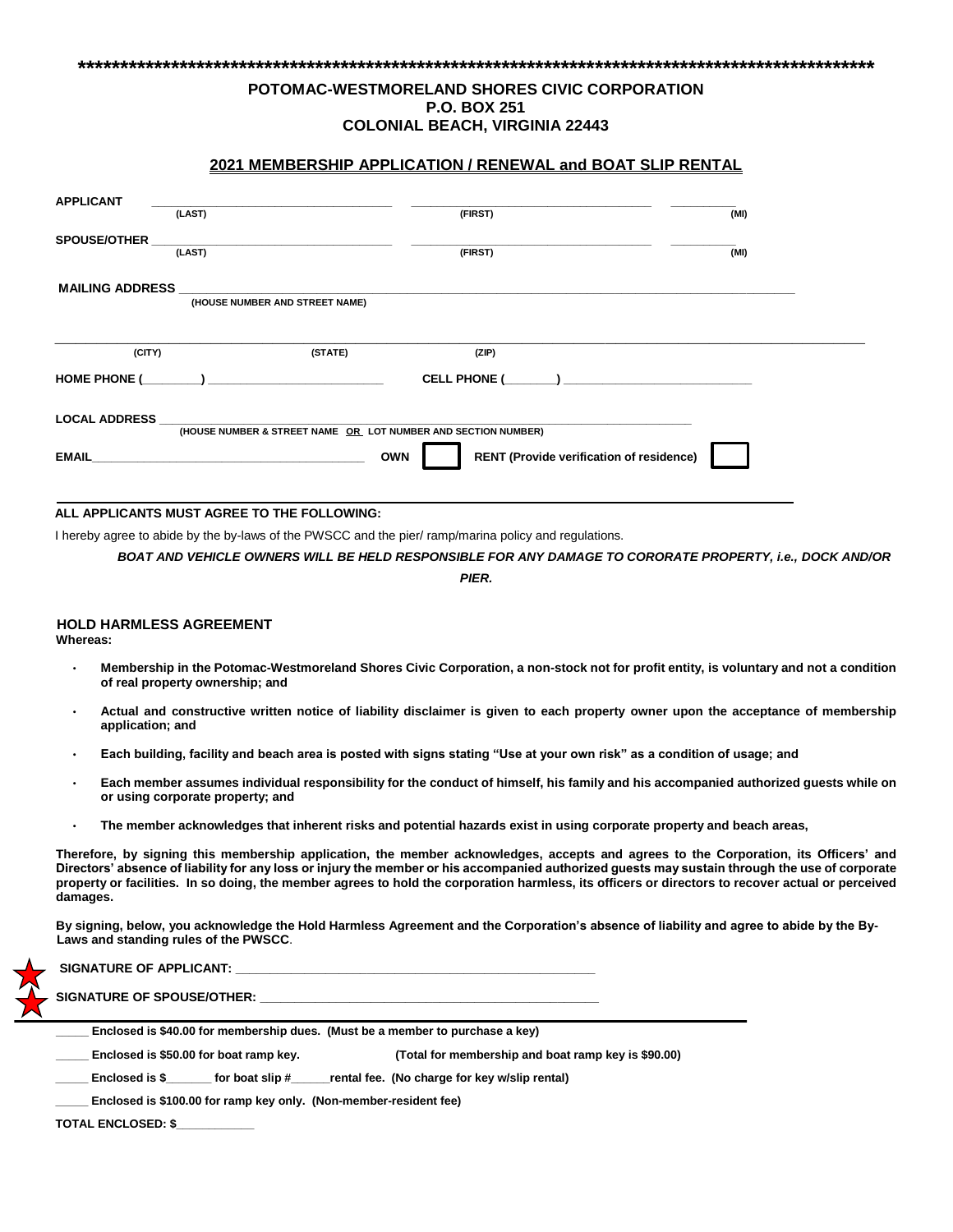#### **BOAT SLIP RENTAL / RENEWAL**

**Boat slip rentals will not be renewed without a copy of your insurance declaration attached to this form along with the information required below and on the membership application completed. Payments & documentation MUST BE RECEIVED by March 31 or slip will be determined to be "Unassigned" and become available to other members. As a member in good standing with the PWSCC, I hereby make application for rental of a boat slip.** 

| Annual slip rental fees are as follows: (Check one)                                                       |                |                                                                                                                                                                                                                                                                                   |  |  |  |  |
|-----------------------------------------------------------------------------------------------------------|----------------|-----------------------------------------------------------------------------------------------------------------------------------------------------------------------------------------------------------------------------------------------------------------------------------|--|--|--|--|
| Up to 9 feet wide $=$                                                                                     | \$280.00 \$    |                                                                                                                                                                                                                                                                                   |  |  |  |  |
| Greater than 9 feet up to 11 feet wide = $$340.00$ \$<br>Greater than 11 feet up to 12 feet wide $=$      | \$420.00\$     |                                                                                                                                                                                                                                                                                   |  |  |  |  |
| Lift Fee $=$                                                                                              | $$25.00$ \$    |                                                                                                                                                                                                                                                                                   |  |  |  |  |
| Other: _____________                                                                                      | \$             |                                                                                                                                                                                                                                                                                   |  |  |  |  |
| March 31st of the following year.                                                                         |                | Term of the initial rental period shall run from the date of application approval to the following March 31st, thereafter, from April 1st through                                                                                                                                 |  |  |  |  |
| NOTICE: Boat slip rentals will not be approved without providing the following information:               |                |                                                                                                                                                                                                                                                                                   |  |  |  |  |
|                                                                                                           |                |                                                                                                                                                                                                                                                                                   |  |  |  |  |
| Year _______________________Length ____________________Width _________________Material __________________ |                |                                                                                                                                                                                                                                                                                   |  |  |  |  |
| Check one: ______ On Board Toilet ______ Portable Toilet ______ No Toilet                                 |                |                                                                                                                                                                                                                                                                                   |  |  |  |  |
|                                                                                                           |                |                                                                                                                                                                                                                                                                                   |  |  |  |  |
| <b>EMERGENCY TELEPHONE NUMBERS:</b>                                                                       |                |                                                                                                                                                                                                                                                                                   |  |  |  |  |
| €                                                                                                         |                |                                                                                                                                                                                                                                                                                   |  |  |  |  |
|                                                                                                           |                |                                                                                                                                                                                                                                                                                   |  |  |  |  |
| Dock Master when your slip is assigned.                                                                   |                | A copy of the declaration page from your insurance policy or a letter of certification from your insurance company MUST be presented to the                                                                                                                                       |  |  |  |  |
|                                                                                                           |                |                                                                                                                                                                                                                                                                                   |  |  |  |  |
| INSURANCE DECLARATION PROVIDED? YES _____ NO____                                                          |                |                                                                                                                                                                                                                                                                                   |  |  |  |  |
|                                                                                                           |                | If the slip is "loaned" out for any amount of time (maximum amount of time to loan your slip is 14 days), the PWSCC MUST have a copy of the<br>insurance of the person the slip has been loaned to, copied and sent to the Dockmaster BEFORE the slip is occupied by this person. |  |  |  |  |
|                                                                                                           |                | FOR OFFICIAL PWSCC USE ONLY:                                                                                                                                                                                                                                                      |  |  |  |  |
|                                                                                                           |                | <b>MEMBERSHIP</b>                                                                                                                                                                                                                                                                 |  |  |  |  |
|                                                                                                           |                | NEW RENEWAL NON-MEMBER RESIDENT RAMP KEY ONLY                                                                                                                                                                                                                                     |  |  |  |  |
| CHECK # ___________CHECK \$                                                                               |                |                                                                                                                                                                                                                                                                                   |  |  |  |  |
|                                                                                                           |                |                                                                                                                                                                                                                                                                                   |  |  |  |  |
| NEW/CHANGED SLIP ASSIGNMENT __________________________________                                            |                | SLIP NUMBER <b>Andrew SLIP</b>                                                                                                                                                                                                                                                    |  |  |  |  |
|                                                                                                           |                |                                                                                                                                                                                                                                                                                   |  |  |  |  |
|                                                                                                           |                |                                                                                                                                                                                                                                                                                   |  |  |  |  |
| KEY #                                                                                                     |                | By Whom: the contract of the contract of the contract of the contract of the contract of the contract of the contract of the contract of the contract of the contract of the contract of the contract of the contract of the c                                                    |  |  |  |  |
| <b>Residency Verified:</b>                                                                                | Date ________  | Tax info: (Block, Section, etc.) <b>Cambridge 12.1 Contains 12.1 Contains 12.1 Contains 12.1 Contains 12.1 Contains 12.1 Contains 12.1 Contains 12.1 Contains 12.1 Contains 12.1 Contains 12.1 Contains 12.1 Contains 12.1 Conta</b>                                              |  |  |  |  |
| <b>Membership Card Issued:</b>                                                                            | Date           | By Whom: __________________________                                                                                                                                                                                                                                               |  |  |  |  |
| Loaded in Master Spreadsheet:                                                                             | Date           | By Whom: _________________________                                                                                                                                                                                                                                                |  |  |  |  |
| Loaded in Quick Books records:                                                                            | Date _________ |                                                                                                                                                                                                                                                                                   |  |  |  |  |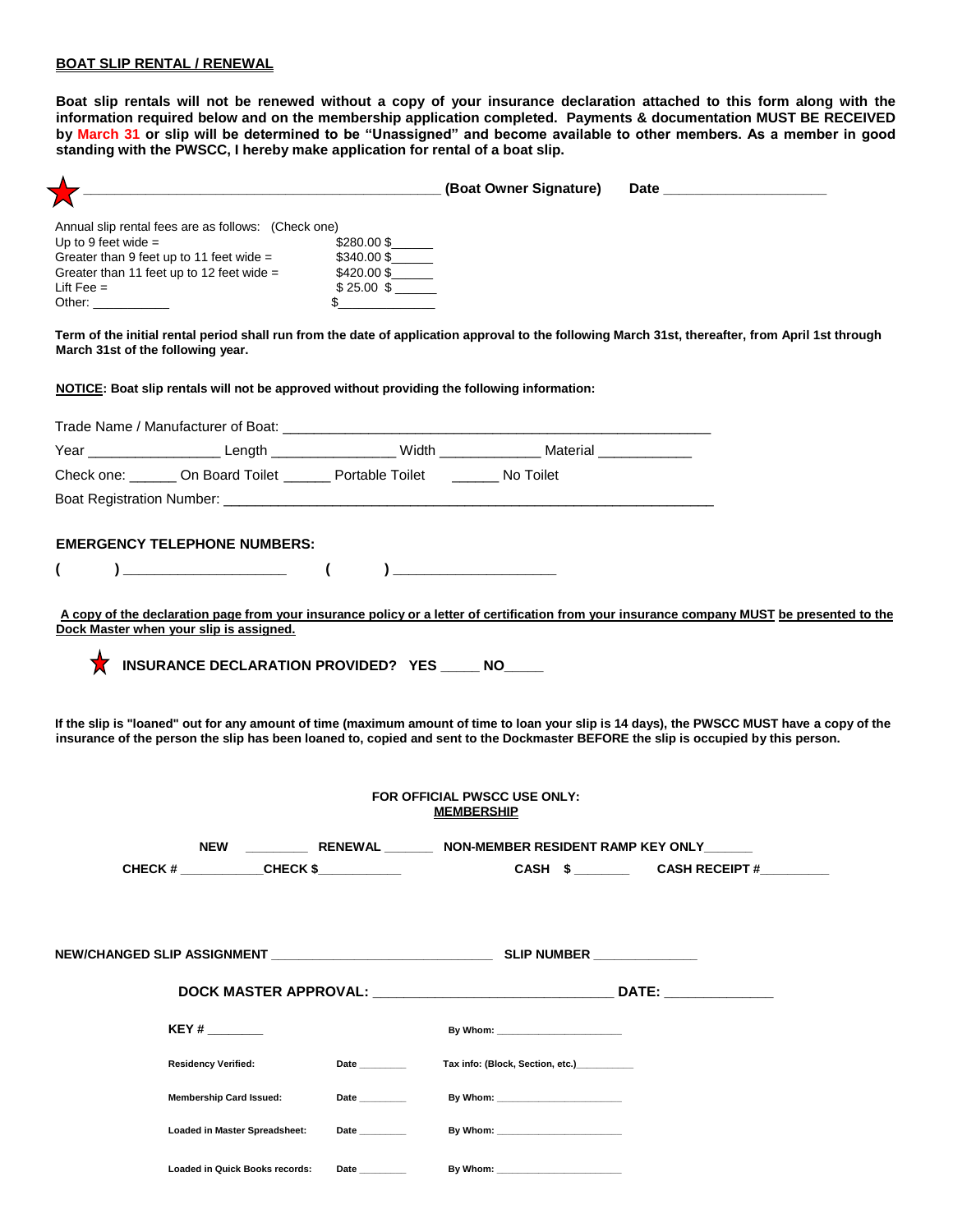### **Communication with PWSCC Board of Directors**

If you need to contact a board member please use the contact information in this newsletter or on the Website. Names and emails for board members by their position are provided. It is best if you try to contact the board member responsible for the question/issue you have. You can also use our central email address ["pwscc@hotmail.com"](mailto:pwscc@hotmail.com). Your email will be forwarded to the appropriate person to handle your issue.

|                         | <b>PWSCC BOARD OF DIRECTORS</b> |                             |
|-------------------------|---------------------------------|-----------------------------|
| President               | Mike Liskiewicz                 | Michael@Liskiewicz.com      |
| Vice President          | <b>Bill Mullins</b>             | William.Mullins@hotmail.com |
| Treasurer               | <b>Susan Piper</b>              | Susanwpiper@gmail.com       |
| Secretary               | Linda Lumpkin                   | Lmaryhunter@yahoo.com       |
| Building & Grounds      | <b>Bruce Piper</b>              | Piper4of us@gmail.com       |
| Boat & Pier Dock Master | Russell Glerum                  | Russell.Glerum29@gmail.com  |
| <b>Community Action</b> | Vacant                          |                             |
| Finance                 | Barbara Maksimowicz             | maksimowiczb@yahoo.com      |
| Entertainment           | Vacant                          |                             |